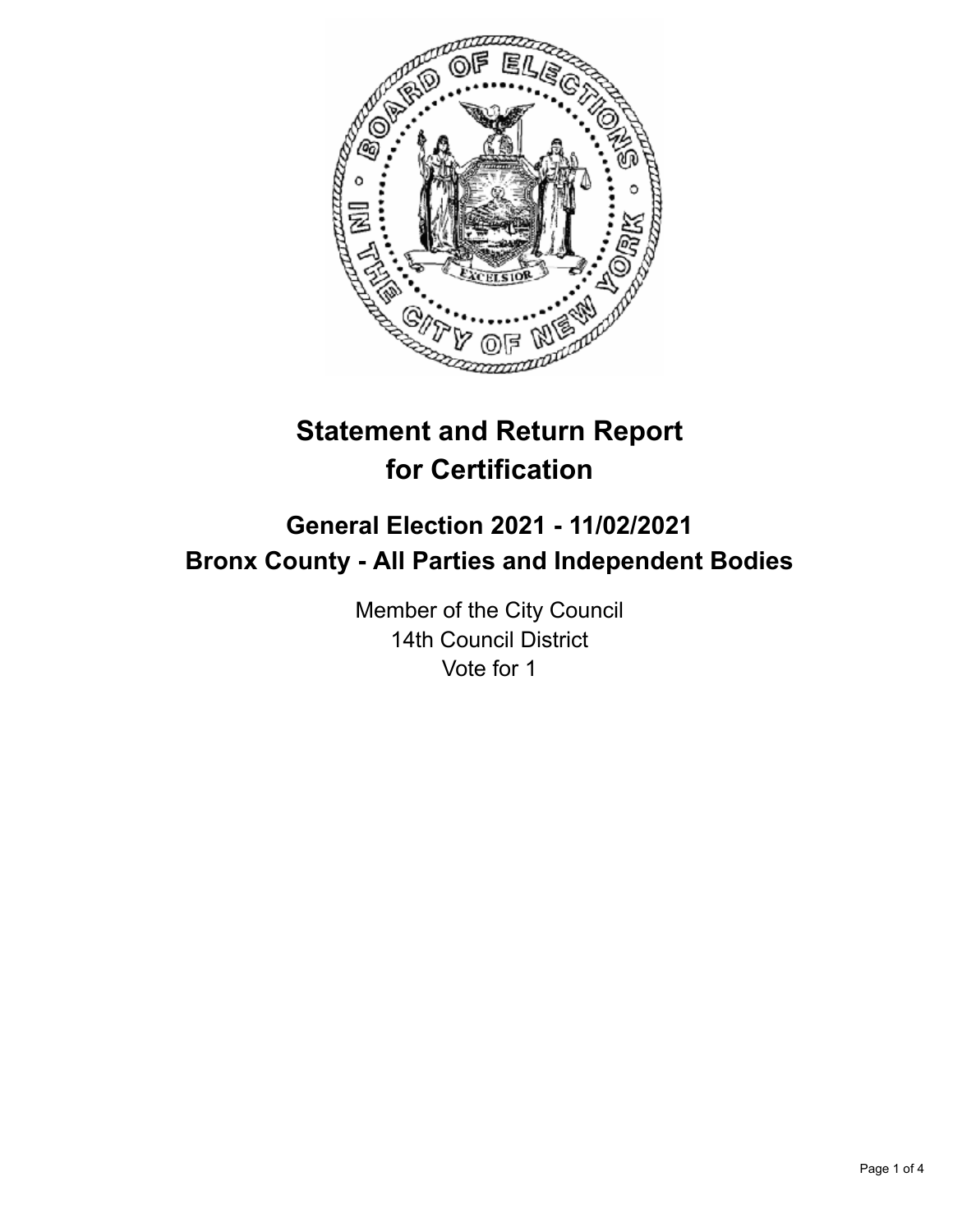

# **Assembly District 77**

| <b>PUBLIC COUNTER</b>                                    | 2,187 |
|----------------------------------------------------------|-------|
| <b>MANUALLY COUNTED EMERGENCY</b>                        | 0     |
| ABSENTEE / MILITARY                                      | 148   |
| AFFIDAVIT                                                | 14    |
| <b>Total Ballots</b>                                     | 2,349 |
| Less - Inapplicable Federal/Special Presidential Ballots | 0     |
| <b>Total Applicable Ballots</b>                          | 2,349 |
| PIERINA ANA SANCHEZ (DEMOCRATIC)                         | 1,836 |
| SHEMEEN CHAPPELL (REPUBLICAN)                            | 169   |
| ADOLFO ABREU (WRITE-IN)                                  |       |
| UNATTRIBUTABLE WRITE-IN (WRITE-IN)                       | 1     |
| <b>Total Votes</b>                                       | 2,007 |
| Unrecorded                                               | 342   |

#### **Assembly District 78**

| <b>PUBLIC COUNTER</b>                                    | 2,426 |
|----------------------------------------------------------|-------|
| <b>MANUALLY COUNTED EMERGENCY</b>                        | 0     |
| ABSENTEE / MILITARY                                      | 160   |
| <b>AFFIDAVIT</b>                                         | 26    |
| <b>Total Ballots</b>                                     | 2,612 |
| Less - Inapplicable Federal/Special Presidential Ballots | 0     |
| <b>Total Applicable Ballots</b>                          | 2,612 |
| PIERINA ANA SANCHEZ (DEMOCRATIC)                         | 2,030 |
| SHEMEEN CHAPPELL (REPUBLICAN)                            | 240   |
| ADOLFO ABREU (WRITE-IN)                                  | 2     |
| CARMEN DE LA ROSA (WRITE-IN)                             |       |
| CHAD ROYER (WRITE-IN)                                    | 1     |
| UNATTRIBUTABLE WRITE-IN (WRITE-IN)                       | 3     |
| UNCOUNTED WRITE-IN PER STATUTE (WRITE-IN)                | 2     |
| <b>Total Votes</b>                                       | 2,279 |
| Unrecorded                                               | 333   |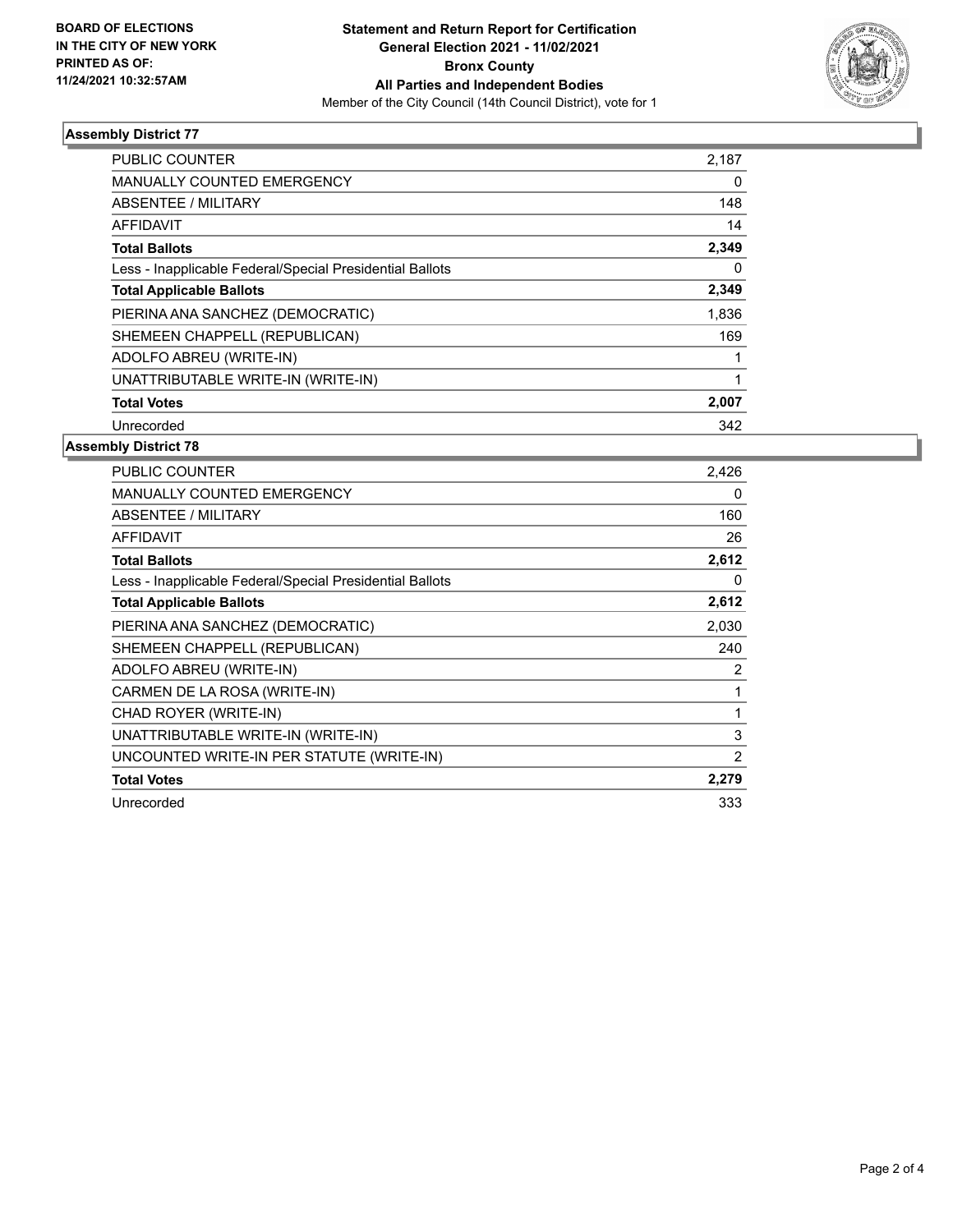

# **Assembly District 81**

| <b>PUBLIC COUNTER</b>                                    | 1,256 |
|----------------------------------------------------------|-------|
| <b>MANUALLY COUNTED EMERGENCY</b>                        | 0     |
| ABSENTEE / MILITARY                                      | 147   |
| <b>AFFIDAVIT</b>                                         | 4     |
| <b>Total Ballots</b>                                     | 1,407 |
| Less - Inapplicable Federal/Special Presidential Ballots | 0     |
| <b>Total Applicable Ballots</b>                          | 1,407 |
| PIERINA ANA SANCHEZ (DEMOCRATIC)                         | 974   |
| SHEMEEN CHAPPELL (REPUBLICAN)                            | 199   |
| EMILIO A. MARTINEZ (WRITE-IN)                            |       |
| KEVIN C RILEY (WRITE-IN)                                 |       |
| LETITIA JAMES (WRITE-IN)                                 |       |
| UNATTRIBUTABLE WRITE-IN (WRITE-IN)                       | 1     |
| <b>Total Votes</b>                                       | 1,177 |
| Unrecorded                                               | 230   |

# **Assembly District 86**

| <b>PUBLIC COUNTER</b>                                    | 4,362 |
|----------------------------------------------------------|-------|
| <b>MANUALLY COUNTED EMERGENCY</b>                        | 0     |
| ABSENTEE / MILITARY                                      | 280   |
| AFFIDAVIT                                                | 26    |
| <b>Total Ballots</b>                                     | 4,668 |
| Less - Inapplicable Federal/Special Presidential Ballots | 0     |
| <b>Total Applicable Ballots</b>                          | 4,668 |
| PIERINA ANA SANCHEZ (DEMOCRATIC)                         | 3.547 |
| SHEMEEN CHAPPELL (REPUBLICAN)                            | 436   |
| ADOLFO ABREU (WRITE-IN)                                  | 1     |
| STEPHEN E DAVIS (WRITE-IN)                               | 1     |
| UNATTRIBUTABLE WRITE-IN (WRITE-IN)                       | 2     |
| <b>Total Votes</b>                                       | 3,987 |
| Unrecorded                                               | 681   |